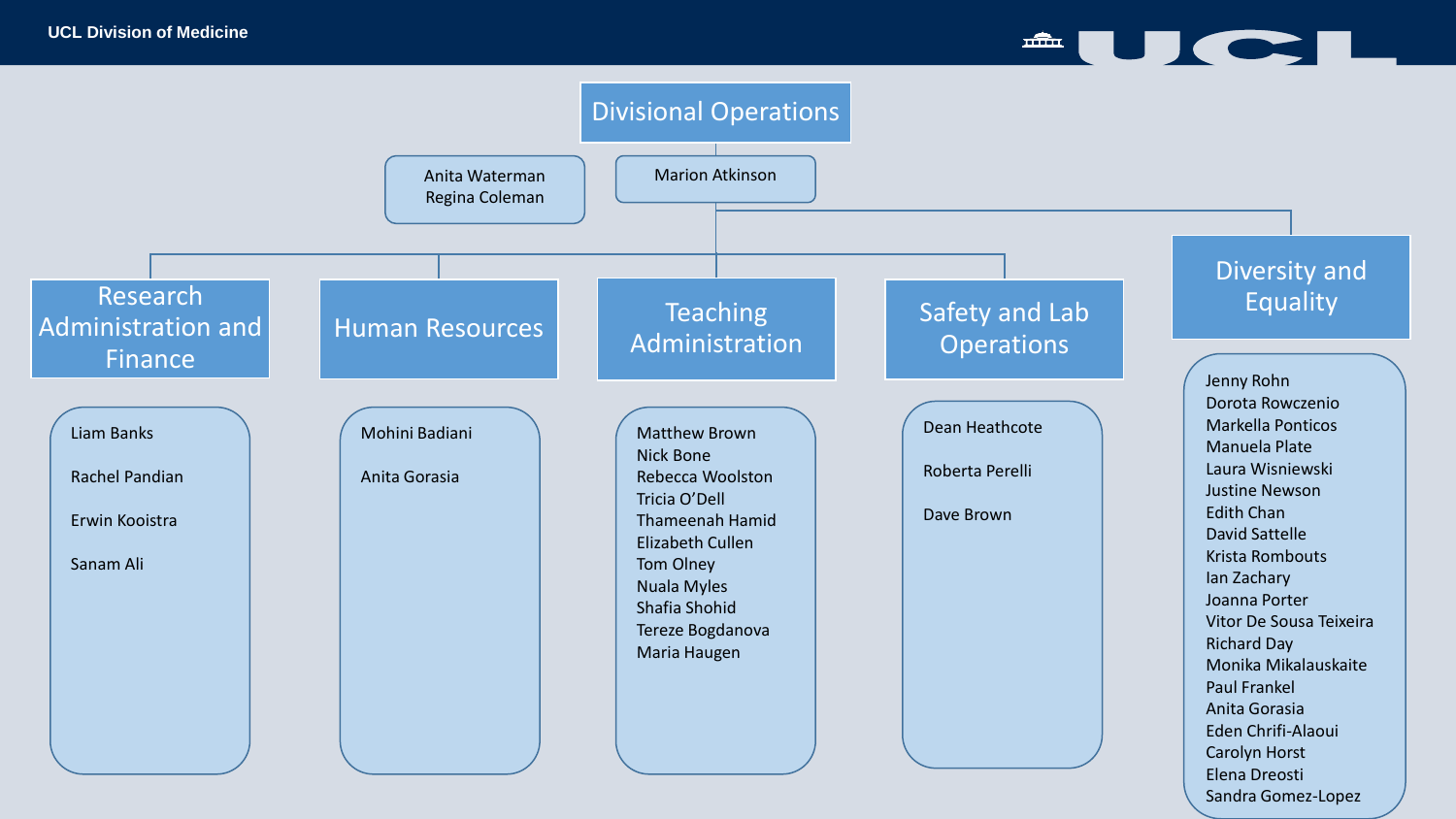# $\triangle$  U C I

## Research Administration and Finance

### Research related

Contact in advance of any grant application which involves costs (2 weeks +).

Any queries on research finance.

- Liam Banks Lead and Bloomsbury Contact (Excl WIBR)
- Erwin Kooistra RF Campus and WIBR contact

## GL Finance / budgets, forecasts etc

Any queries on GL accounts (discretionary, UCLC, donations etc).

• Rachel Pandian

## Purchasing / IDTs

Any queries on purchasing, PO, £50k + orders etc.

• Sanam Ali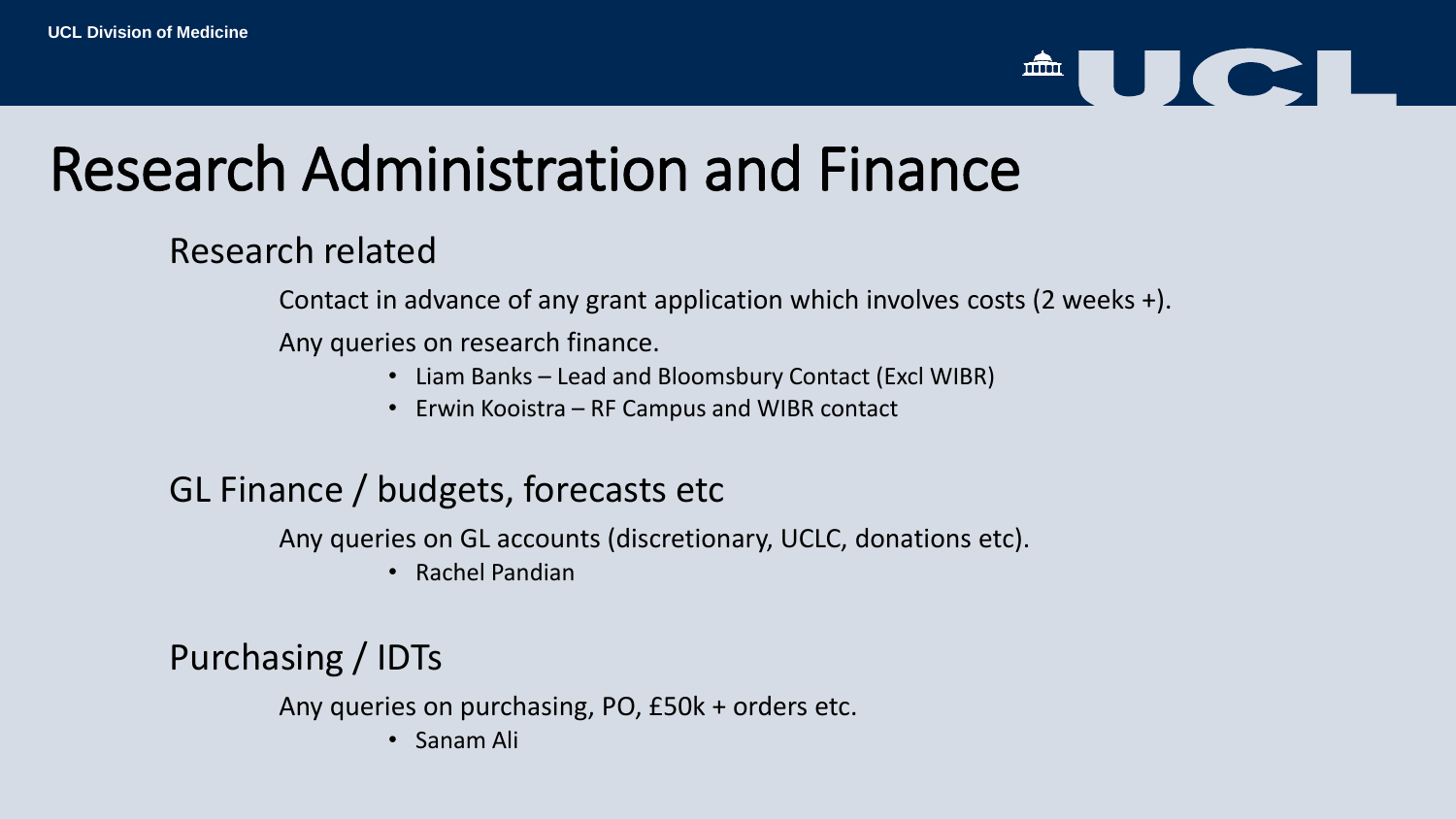

## Human Resources

## HR Manager / Deputy Divisional Manager

- Mohini Badiani
- HR Lead for the Division
- Contact for Bloomsbury (Excl WIBR)

## HR Administrator

- Anita Gorasia
- Contact for RF Campus and WIBR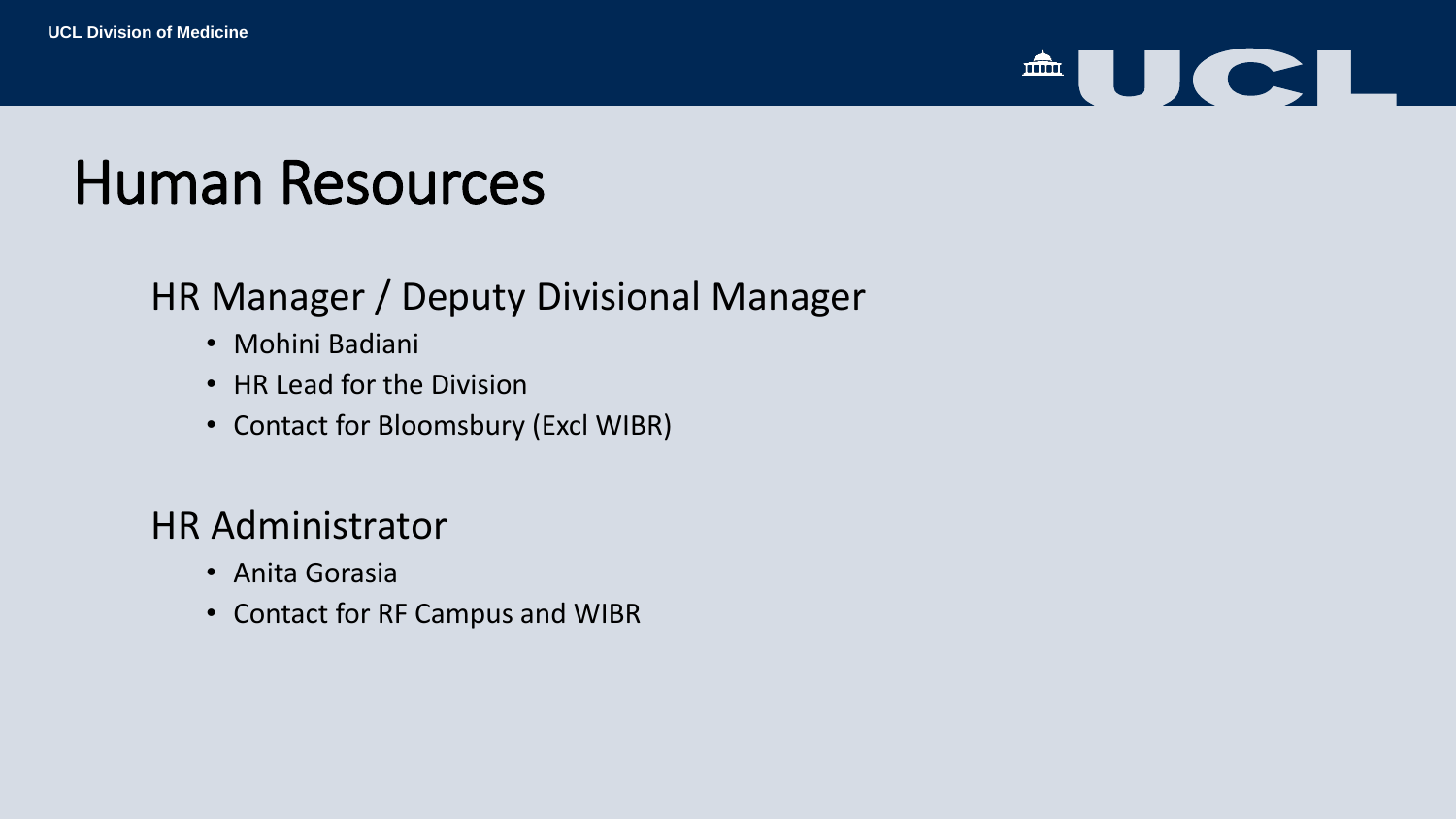# <sup>A</sup>UCI

## Teaching Administration

#### Teaching Manager

• Matthew Brown

#### PGT

- Nick Bone lead
- Rebecca Woolston

#### PGR

- Tricia O'Dell lead and Bloomsbury contact
- Thameenah Hamid RF contact

#### UG (Excl MBBS)

- Elizabeth Cullen Lead & Y2
- Tom Olney Learning Technologist
- Nuala Myles  $Y1 & 4$  (Msci)
- Shafia Shohid Y3

#### **MBBS**

- Tereze Bogdanova Y4A module manager, Y4A RF placements, RF COOP
- Thameenah Hamid Y4C module manager, Y4C UCLH placements, UCLH COOP
- Tricia O'Dell Y4A UCLH placements and UoM
- Marie Haugen Y4C RF placements and iBSc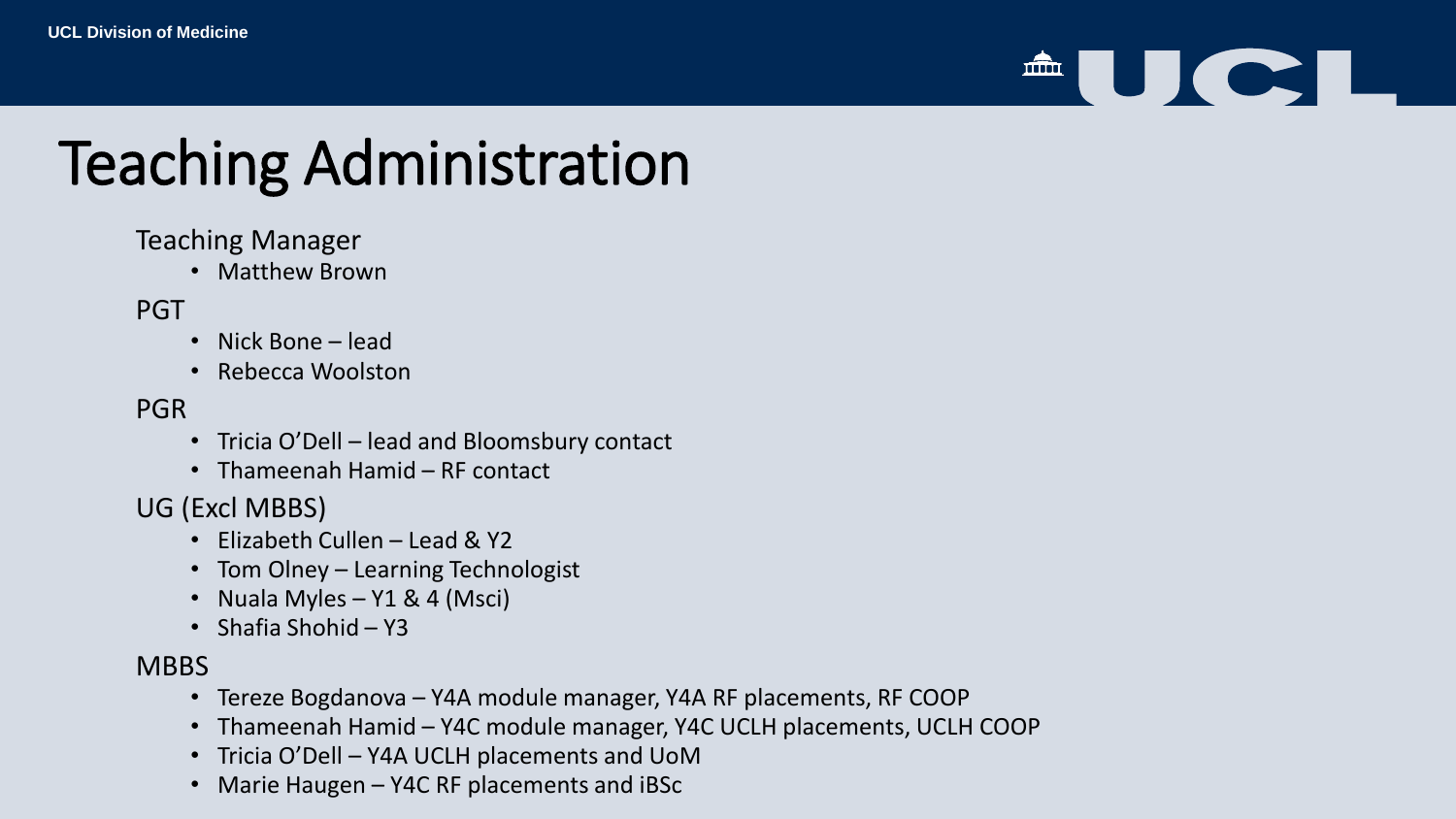

## Safety and Laboratory Operations

### Divisional Safety

- Roberta Perelli Lead
- Dave Brown RF Campus
- Dean Heathcote cover for Bloomsbury campus in RP absence

### Laboratory Operations

Servicing and maintenance of some larger equipment - Bloomsbury

Rayne Building management

Moves - Bloomsbury

- Dean Heathcote
- Roberta Perelli cover in DH absence,